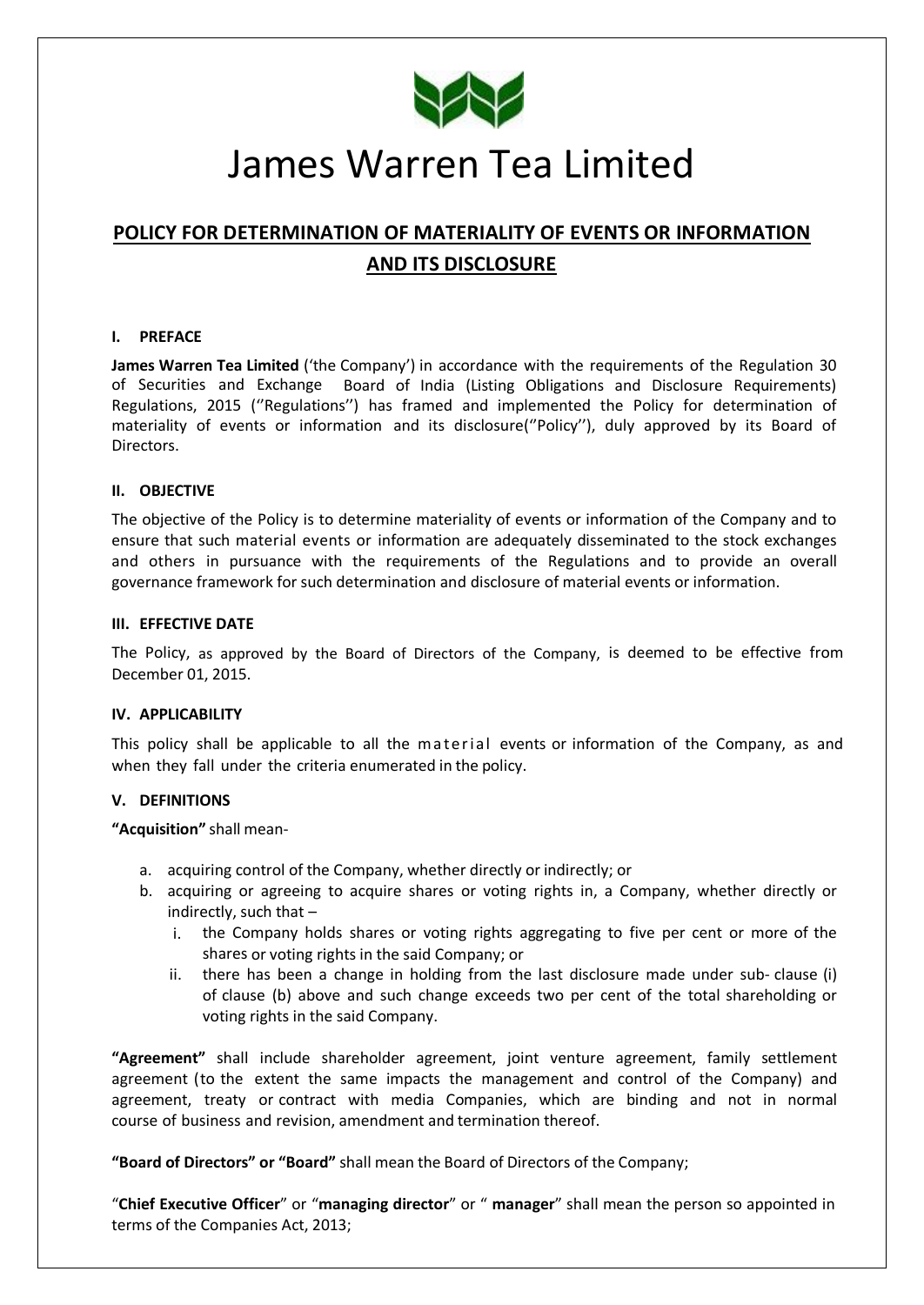**"Chief Financial Officer"** or "**whole time finance director**" or "**head of finance**", by whatever name called, shall mean the person heading and discharging the finance function of the listed entity as disclosed by it to the recognized stock exchange(s) in its filing under these regulations;

**"Committee"** means the Committee of Board of Directors of the Company or any other committee as constituted or reconstituted by the Board.

**"Company"** shall mean James Warren Tea Limited;

**"Compliance Officer"** shall mean the official of the Company designated to be so;

#### **"Key Managerial Personnel (KMP)"** means

- a. Managing Director, or Chief Executive Officer or Manager or in their absence a Whole Time Director designated for the purpose;
- b. Chief Financial officer (CFO) ;
- c. Company Secretary (CS).

**"Material Event" or "Material Information"** shall mean such event or information as set out in the Schedule of the Regulations or as may be determined in terms of this Policy. In the Policy, the words, "material" and "materiality" shall be construed accordingly.

**"Market Sensitive Information"** shall mean information concerning the Company that a reasonable person would expect to have a material effect on the price or value of its securities or information which causes the market to maintain the price of security at or about its current level when it would otherwise be expected to move materially in a particular direction, given price movements in the market generally or in the Company's sector.

**"Material Subsidiary"** shall mean any subsidiary Company of the Company which is or has been determined as a material subsidiary as per the provisions of the Regulations.**"Officer"** means as assigned to the term in clause (59) of Section 2 of the Companies Act, 2013 and shall include Promoters of the Company.

**"Promoter" and "Promoter Group"** means as assigned to them in clauses (za) and (zb) of sub‐regulation (1) of regulation 2 of the Securities and Exchange Board of India (Issue of Capital and Disclosure Requirements) Regulations, 2009;

**"Securities"** means such securities as defined in section 2(h) of Securities Contracts (Regulation) Act, 1956;

**"Stock exchange"** means the stock exchanges where the Securities of the Company are listed;

**"Specified securities"** means 'equity shares' and 'convertible securities' as defined under clause (zj) of sub- regulation (1) of regulation 2 of the Securities and Exchange Board of India (Issue of Capital and Disclosure Requirements) Regulations, 2009;

Words and expressions used but not defined herein shall have the same meaning as assigned to them in the Regulations, the Securities and Exchange Board of India Act, 1992, the Securities Contracts (Regulation) Act, 1956, the Depositories Act, 1996, the Companies Act, 2013 and rules and regulations made thereunder or any other applicable acts/rules/regulations and or any statutory modification or reenactment thereto, as the case may be.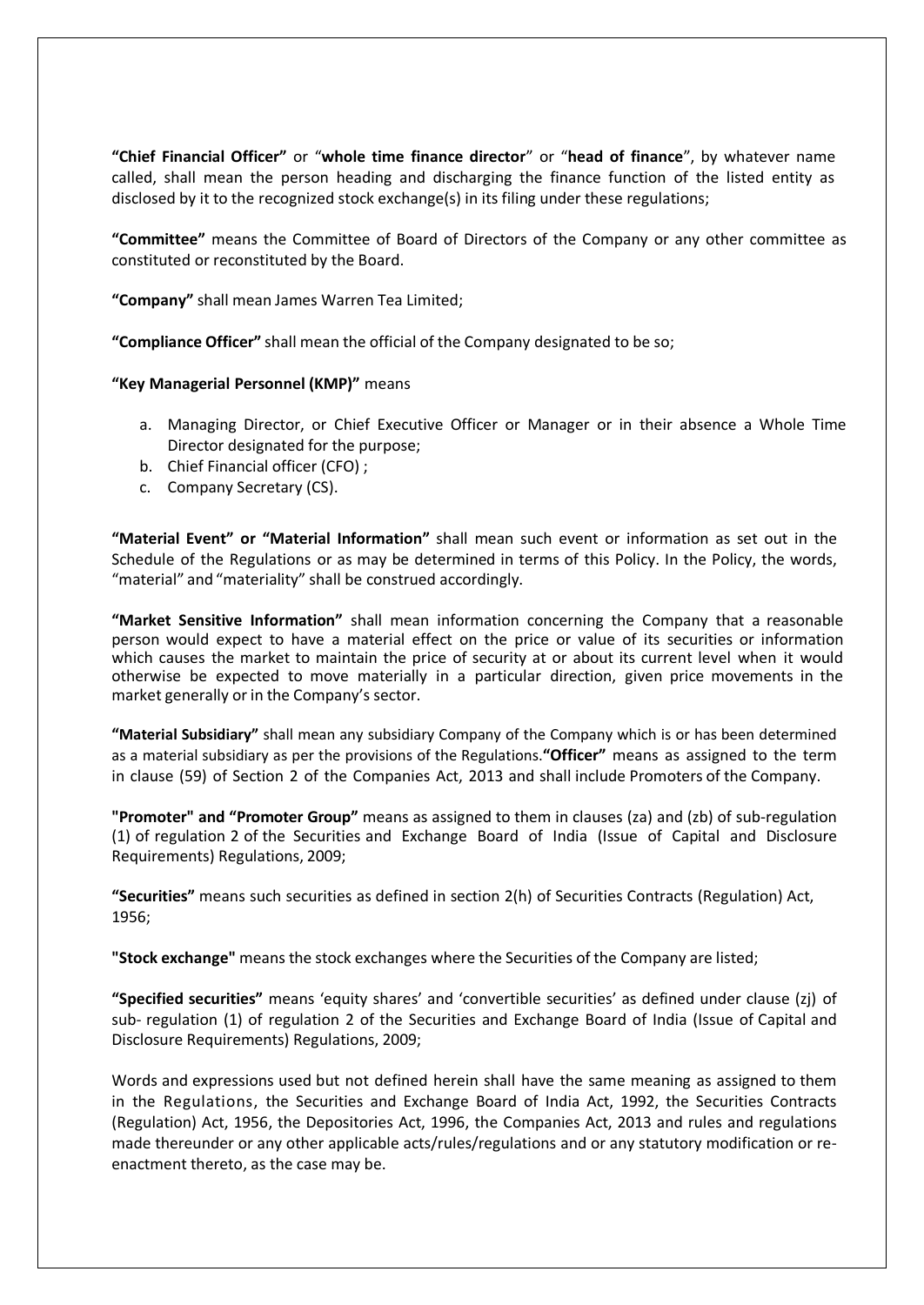# **VI. DISCLOSURE OF EVENTS OR INFORMATION**

The Company shall make timely disclosure of the following events or information to the stock exchanges, on their occurrence:

- a. Events or information as stated in **Annexure‐1** are deemed to be material and shall be disclosed without application of the criteria for materiality as referred in Clause VI below;
- b. Events or information as stated in **Annexure‐2** shall be disclosed based on the application of the criteria for materiality as referred in Clause VI below;
- c. Any other events or information viz. major development that is likely to affect business, e.g. emergence of new technologies, expiry of patents, any change of accounting policy that may have a significant impact on the accounts, etc. and brief details thereof and any other information which is exclusively known to the Company which may be necessary to enable the holders of securities of the Company to appraise its position and to avoid the establishment of a false market in such securities;
- d. Such other events or information as may be prescribed by the Securities and Exchange Board of India (SEBI) or any other regulatory authority for disclosure, from time to time.

# **VII. CRITERIA FOR DETERMINATION OF MATERIALITY OF EVENTS OR INFORMATION**

The Company shall consider the following criteria for determination of materiality of an event or information:

- a. The events or information is in any manner market sensitive information, or
- b. The omission of an event or information, is likely to result in discontinuity or alteration of event or information already available publicly; or
- c. The omission of an event or information is likely to result in significant market reaction if the said omission came to light at a later date;
- d. An event or information shall be considered to have a material effect on the Company in case such event or information may have an impact of over 10% of total turnover (standalone or consolidated as the case may be) or 25% of profit before tax, whichever is lesser, on the Company; and
- e. Any other event or information which in the opinion of the Board of Directors of the Company or its Committee is material.

# **VIII. AUTHORITY FOR DETERMINATION AND DISCLOSURE OF MATERIAL EVENTS OR INFORMATION**

The Board of Directors of the Company has authorized the Key Managerial Personnel of the Company to determine the materiality of an event or information and to make appropriate and timely disclosure of the same to Stock Exchanges, subject to the provisions of this Policy. They shall be further authorised severally to suo moto admit or repudiate any report, events or information, which has made public without authorization by media or any other means including but not limited to electronic means. They are further authorized to respond to rumors amongst the general public, which has no basis or credentials, in a way which best protects the interest of the Company. Such action taken by this KMPs however be brought to the attention of the Board of Directors at its immediately subsequent meeting.

# **IX. TIMELIMIT FOR DISCLOSURE OF MATERIAL EVENTS OR INFORMATION**

The Company shall make disclosure to Stock Exchange(s) of all events specified in **Clause VI** of this policy, as soon as reasonably possible but not later than twenty four hours from the occurrence of event or information and/or on becoming aware of it.

Provided that in case the disclosure is made after twenty four hours of occurrence of the event or information, the Company shall, along with such disclosures provide explanation for delay.

Provided further that disclosure with respect to events specified in Point (d) of Annexure‐1 of this policy, shall be made within thirty minutes of the conclusion of the board meeting.

Further, the Company shall, with respect to disclosures referred herein in this policy, make disclosures updating material developments on a regular basis, till such time the event is resolved/closed, with relevant explanations.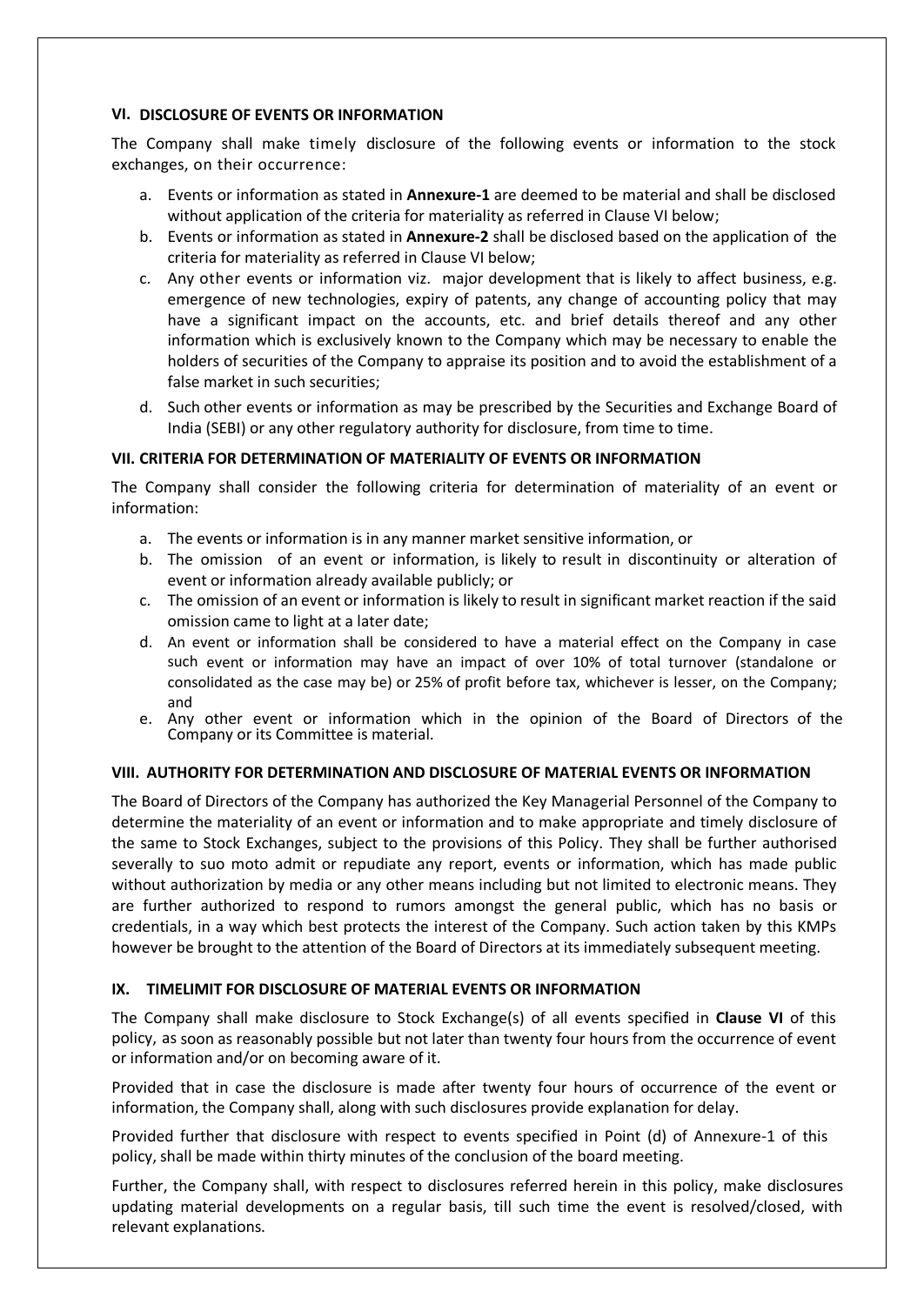# **X. DISCLOSURE ON WEBSITE OF THE COMPANY**

The policy shall be disclosed on the website of the company. Further, the Company shall disclose on its website all such events or information which has been disclosed to stock exchange(s) under the regulation, and such disclosures shall be hosted on the website of the Company for a minimum period of five years and thereafter as per the archival policy of the listed entity, as disclosed on its website.

# **XI. AMENDTMENT**

The Board of Directors on its own and /or as per the recommendations of the Committee may amend this Policy, as and when deemed fit.

In case of any amendment(s), clarification(s), circular(s) etc. issued by the relevant authorities, not being consistent with the provisions laid down under this Policy, then such amendment(s), clarification(s), circular(s) etc. shall prevail upon the provisions given in this Policy and the Policy shall stand amended accordingly from the effective date as laid down under such amendment(s), clarification(s), circular(s) etc.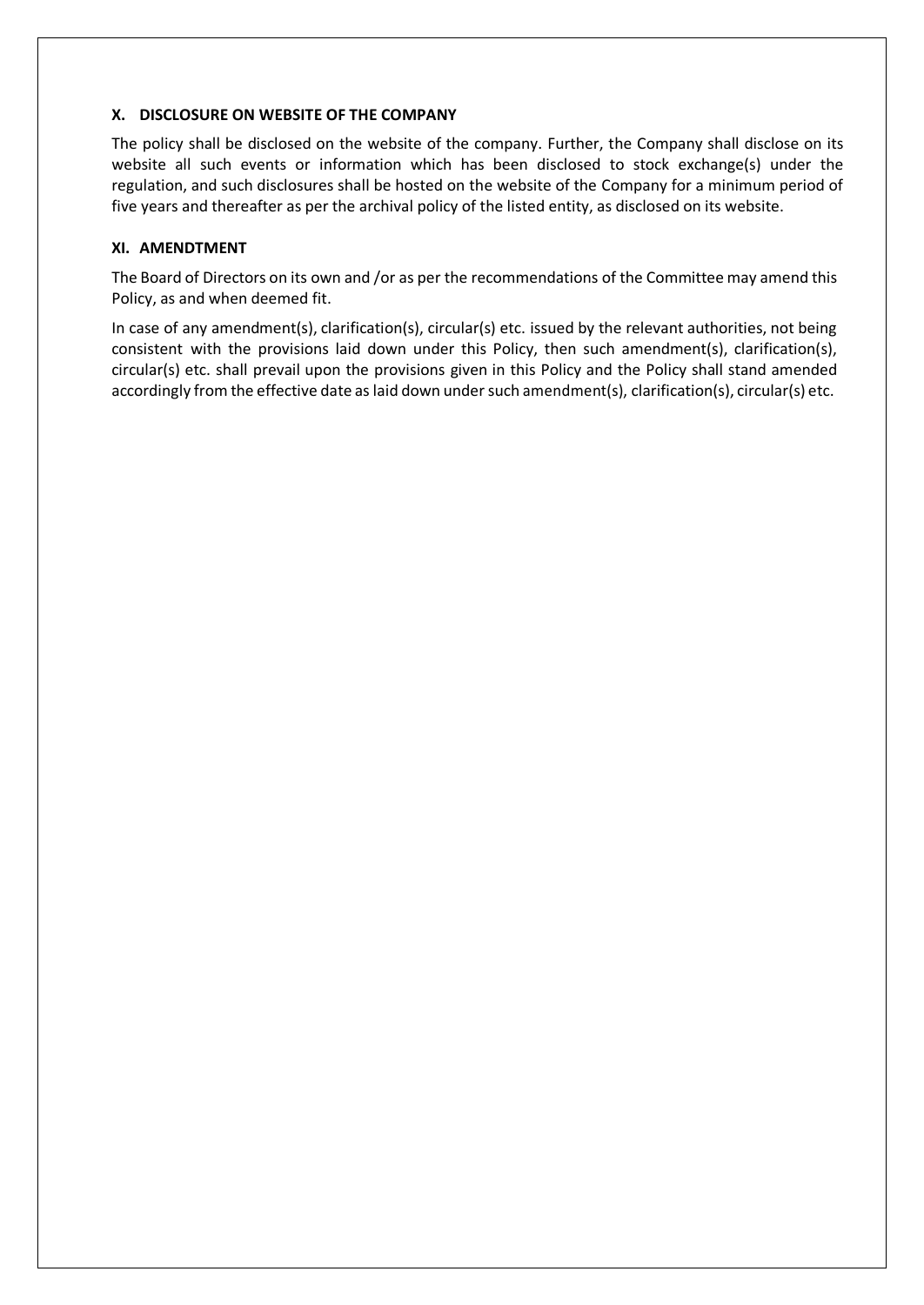# **ANNEXURE - 1**

#### **Events which shall be disclosed without any application of the guidelines for materiality:**

- 1. Acquisition(s) (including agreement to acquire), Scheme of Arrangement (amalgamation/ merger/ demerger/restructuring), or sale or disposal of any unit(s), division(s) or subsidiary of the Company or any other restructuring.
- 2. Issuance or forfeiture of securities, split or consolidation of shares, buyback of securities, any
- 3. restriction on transferability of securities or alteration in terms or structure of existing securities including forfeiture, reissue of forfeited securities, alteration of calls, redemption of securities etc.
- 4. Revision in Rating(s).
- 5. Outcome of Meetings of the Board of Directors: The Company shall disclose to the Exchange(s), within 30 minutes of the closure of the meeting, held to consider the following:
	- a) dividends and/or cash bonuses recommended or declared or the decision to pass any dividend and the date on which dividend shall be paid/dispatched;
	- b) any cancellation of dividend with reasons thereof;
	- c) the decision on buyback of securities;
	- d) the decision with respect to fund raising proposed to be undertaken;
	- e) Increase in capital by issue of bonus shares through capitalization including the date on which such bonus shares shall be credited/dispatched;
	- f) reissue of forfeited shares or securities, or the issue of shares or securities held in reserve for future issue or the creation in any form or manner of new shares or securities or any other rights, privileges or benefits to subscribe to;
	- g) short particulars of any other alterations of capital, including calls;
	- h) financial results;
	- i) decision on voluntary delisting by the Company from stock exchange(s).
- 6. Agreements (viz. Shareholder agreement(s), joint venture agreement(s), family settlement agreement(s) (to the extent that it impacts management and control of the Company), agreement(s)/treaty(ies)/contract(s) with media Companies) which are binding and not in normal course of business, revision(s) or amendment(s) and termination(s) thereof.
- 7. Fraud/defaults by promoter or Key Managerial Personnel or by Company or arrest of Key Managerial Personnel or promoter.
- 8. Change in Directors, Key Managerial Personnel, Auditor and Compliance Officer.
- 9. Appointment or discontinuation of share transfer agent.
- 10. Corporate debt restructuring.
- 11. One time settlement with a bank.
- 12. Reference to BIFR and winding-up petition filed by any party / creditors.
- 13. Issuance of Notices, call letters, resolutions and circulars sent to shareholders, debenture holders or creditors or any class of them or advertised in the media by the Company.
- 14. Proceedings of Annual and Extra-ordinary General Meetings of the Company.
- 15. Amendments to memorandum and articles of association of the Company, in brief.
- 16. Schedule of Analyst or institutional investor meet and presentations on financial results made by the Company to analysts or institutional investors.